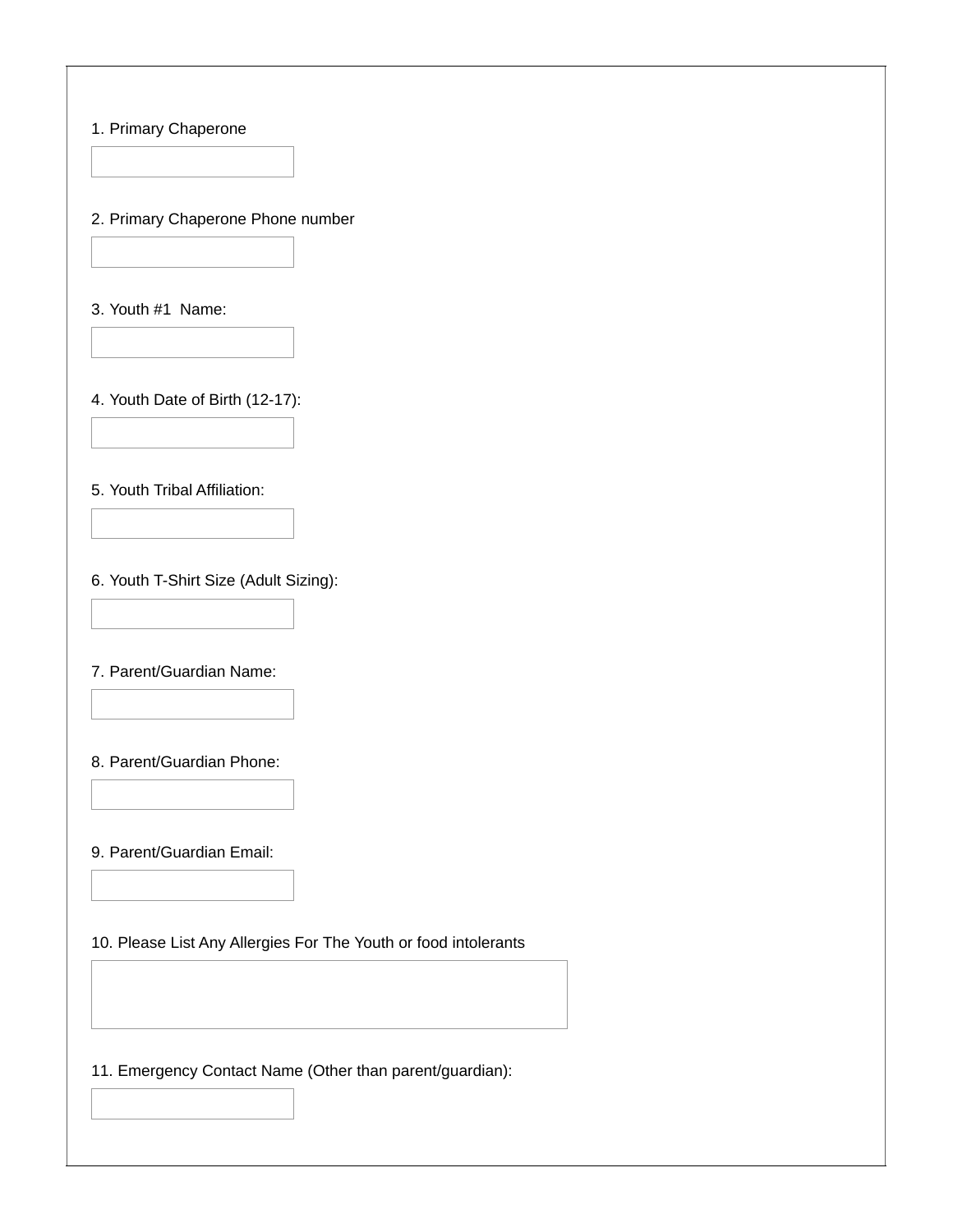| 12. Emergency Contact Phone:                                                                                                  |
|-------------------------------------------------------------------------------------------------------------------------------|
|                                                                                                                               |
|                                                                                                                               |
| 13. Please Rank Preference for May 17th 11-12pm workshops                                                                     |
| 亖                                                                                                                             |
|                                                                                                                               |
| Vibration Sound for Relaxation (Youth and Adults Combined) with Linda Bart                                                    |
| 亖                                                                                                                             |
|                                                                                                                               |
| Cultivating and Healing our Relationship with the Land (MAX 25; Youth and Adults Combined) with Tessa Halloran                |
| 亖                                                                                                                             |
|                                                                                                                               |
| Moving from Cultural Competency to Cultural Humility: Improving Cross-Cultural Communication (Youth track) with Carlos Mejia  |
| Rodriguez                                                                                                                     |
| ≣                                                                                                                             |
|                                                                                                                               |
| Healing of Canoe (Youth track) with Vincent Chargualaf                                                                        |
|                                                                                                                               |
|                                                                                                                               |
|                                                                                                                               |
| 14. Please Rank Preference for May 17th 1-2pm workshops                                                                       |
| 亖                                                                                                                             |
|                                                                                                                               |
| Basics of Problem Gambling (Adult track) Evergreen Council Problem Gambling                                                   |
| ≡                                                                                                                             |
|                                                                                                                               |
| Moving from Cultural Competency to Cultural Humility: Improving Cross-Cultural Communication (Youth track) with Carlos Mejia  |
| Rodriguez                                                                                                                     |
|                                                                                                                               |
| 亖                                                                                                                             |
|                                                                                                                               |
| Healthy Eating Using My Native Plate (Youth track) with Alyssa Fine                                                           |
| 亖                                                                                                                             |
|                                                                                                                               |
| Fantastic Voyage; Youth will use an online tool to explore the human anatomy using techniques and traditions from the Healing |
| Canoe. (Youth track) with Jim Hollis                                                                                          |
|                                                                                                                               |
|                                                                                                                               |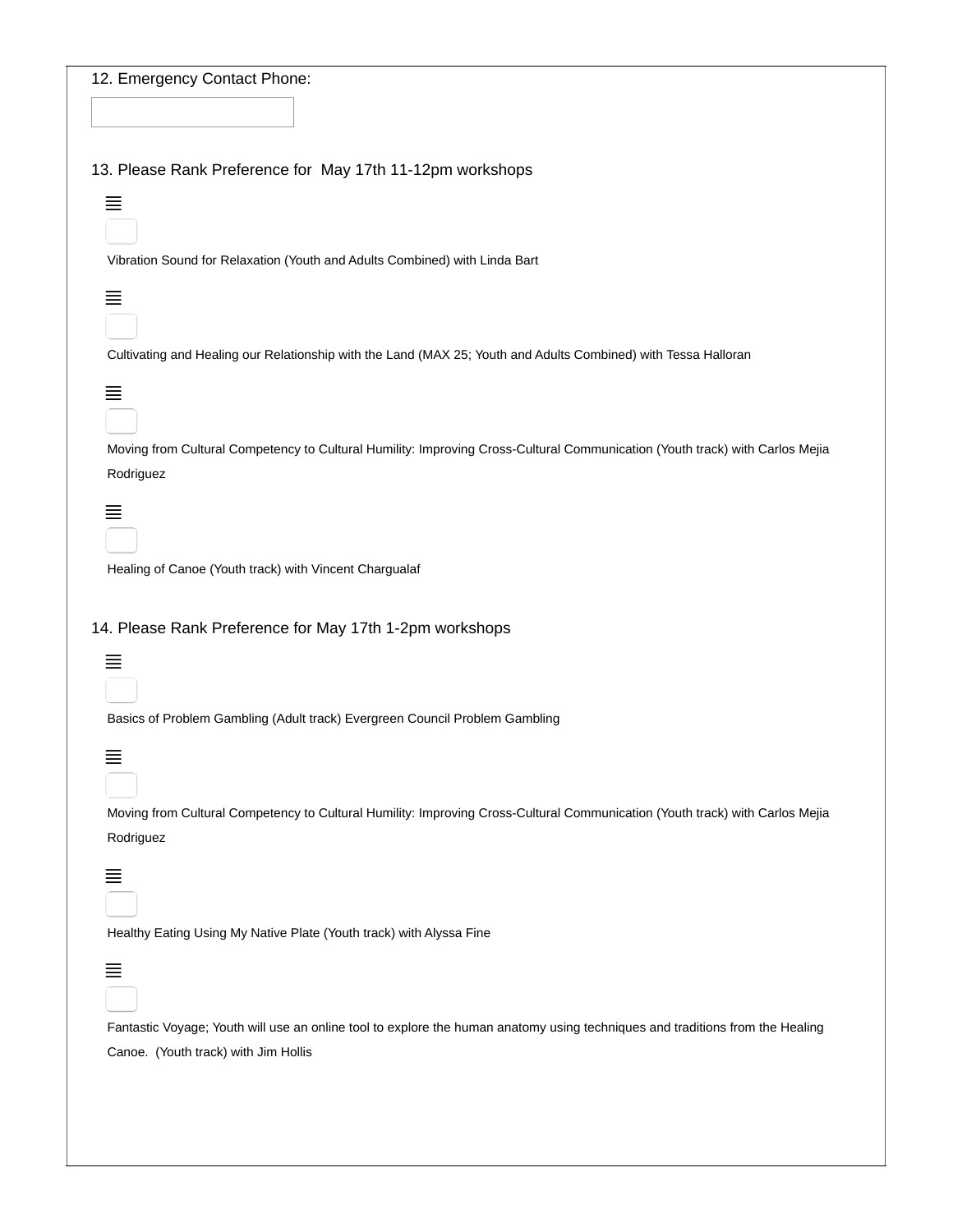| 15. Please rank preference for May 17th 2:15 - 3:10pm                                                           |
|-----------------------------------------------------------------------------------------------------------------|
| 亖<br>Healing of the Canoe (Youth track) with Vincent Chargualaf                                                 |
|                                                                                                                 |
| 亖<br>Healing of the Canoe: What is it and how to get training (Adult track)                                     |
| 亖                                                                                                               |
| Pow Wow Yoga (Youth and Adult track) with Acosia Red Elk                                                        |
| ≣                                                                                                               |
| Question Persuade Referral (QPR) Youth track with Jerry Crowshoe                                                |
| 16. Please rank preference for May 17th 3:15-4:10pm workshops                                                   |
| 亖                                                                                                               |
| Healthy Gaming Choices: Play Smart and Stay in Control (Youth track) with Evergreen Council on Problem Gambling |
| 亖                                                                                                               |
| Question Persuade Referral (QPR) Adult track with Jerry Crowshoe                                                |
| ≣                                                                                                               |
| Networking/ Cultural Activities (medicine bag/dream catcher's) Youth and Adult track                            |
| 亖                                                                                                               |
| All My Relations (Youth track) with Celia Delaney                                                               |
|                                                                                                                 |
|                                                                                                                 |
|                                                                                                                 |
|                                                                                                                 |
|                                                                                                                 |